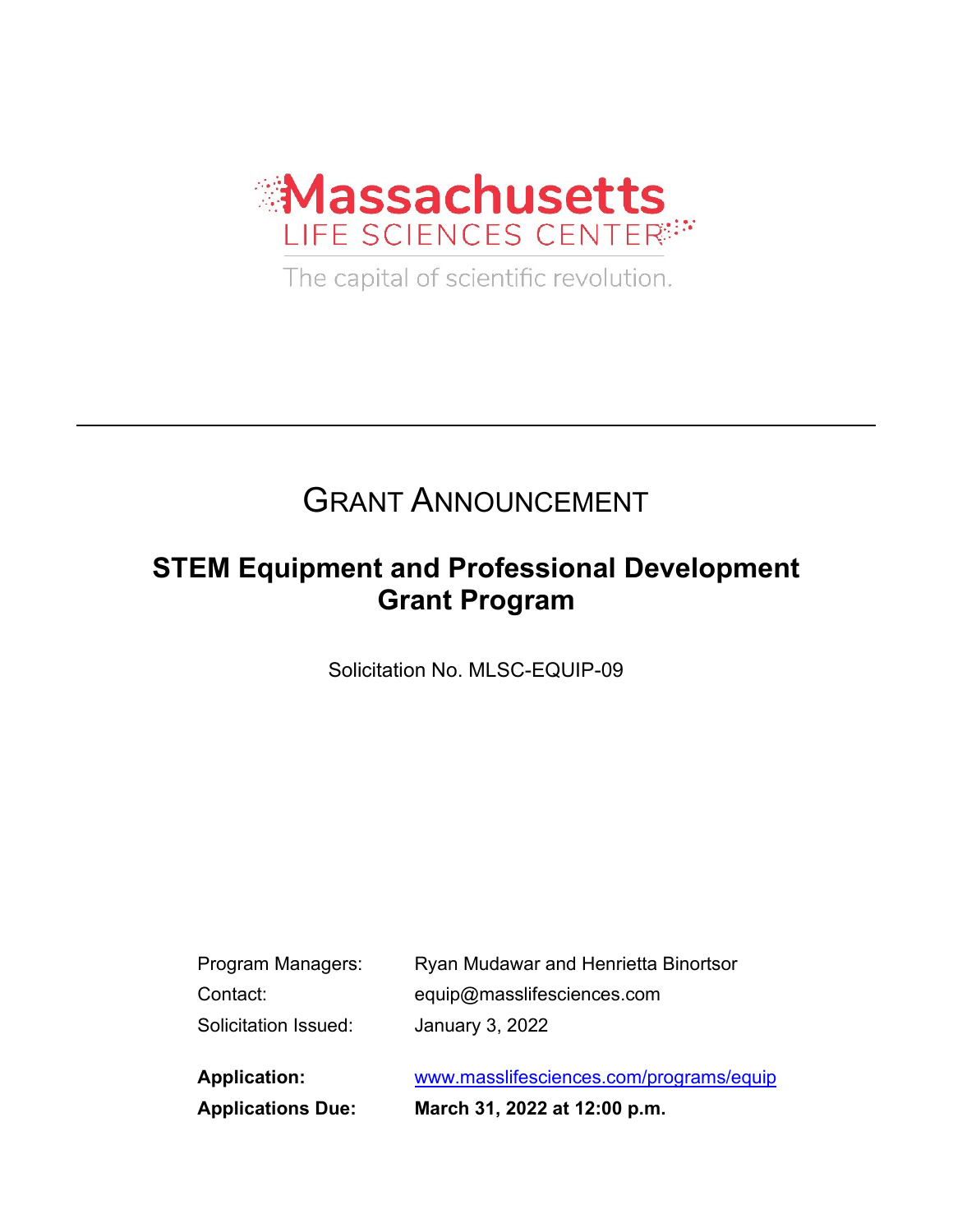#### **1.** *Introduction*

#### **1.1. Overview of Program**

Consistent with its commitment to STEM (Science, Technology, Engineering, and Math) education and workforce development, the Massachusetts Life Sciences Center (MLSC), through this solicitation, seeks to further the development and expansion of life sciences education at Massachusetts public high schools and middle schools by investing in project and inquiry-based curriculum and instruction.

The program will offer grant funding for the purpose of purchasing life sciences equipment, materials, supplies, technology, and providing teacher professional development for low income schools. Funding will enable teachers to educate students in real-world scenarios that will prepare them for career opportunities in the life sciences. Funding for teacher professional development will ensure that educators receive the technical training needed to effectively use newly acquired equipment and technology.

Applicants can request grant funding of up to \$200,000 (no more than \$100,000 per high school; no more than \$50,000 per middle school) for capital expenses (including equipment, materials, supplies, and technology), and up to \$40,000 (no more than \$20,000 per school) for professional development.

Investments made through this program seek to:

- expand access to STEM equipment, curriculum, and professional development;
- increase educational equity and help close the achievement and opportunity gaps;
- train a diverse STEM workforce pipeline;
- support the implementation of Massachusetts Science, Technology, and Engineering Standards;
- increase student achievement and interest in STEM:
- increase awareness of life sciences careers;
- improve college & career readiness; and
- leverage partnerships.

#### **1.2. About the Massachusetts Life Sciences Center**

The Massachusetts Life Sciences Center (MLSC) is an economic development and investment agency with a mission of supporting the growth and development of the life sciences in Massachusetts. Through public-private funding initiatives, the MLSC supports innovation, education, research and development, commercialization, and manufacturing activities in the fields of biopharma, medical device, diagnostics, and digital health. As a quasi-public agency, MLSC also offers programs that fund innovation-driven economic and workforce development initiatives in Massachusetts. The MLSC's mission is to serve as the "hub" of the Massachusetts life sciences ecosystem, encourage innovation through investments in good science and good business, strengthen and protect Massachusetts' global leadership position in the life sciences, accelerate the commercialization of promising treatments, therapies, and cures that will improve patient care, and create jobs and drive economic and STEM workforce development.

For more information, please visit [www.masslifesciences.com.](http://www.masslifesciences.com/)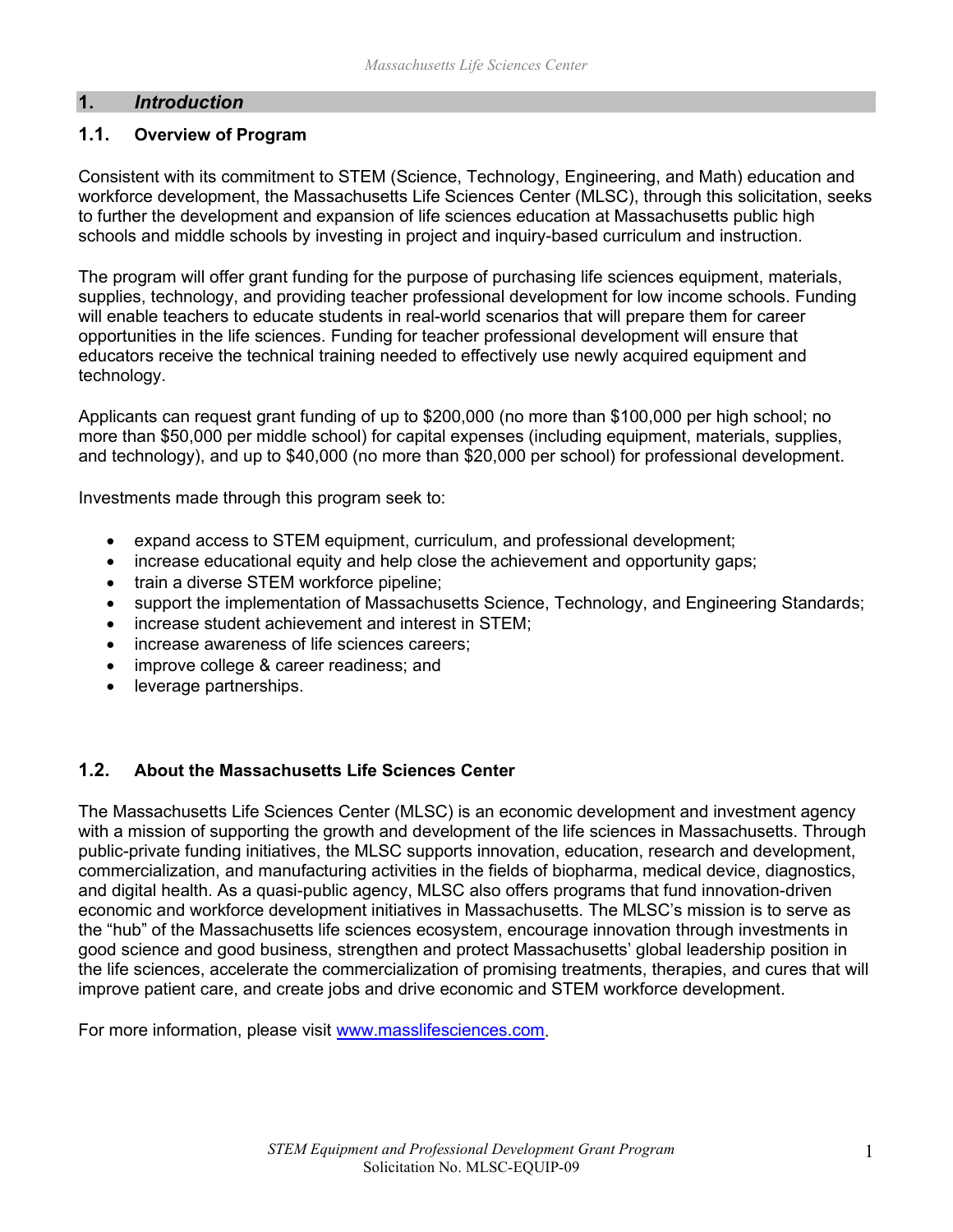### **2.** *Eligible Applicant Minimum Criteria*

Applicant must demonstrate compliance with the following minimum criteria:

| <b>Criteria</b>  | <b>Minimum Requirement</b>                                                                                                                                                                                                                                                                                                                                                                                                                                                                                                                                                                                                                                                 |  |
|------------------|----------------------------------------------------------------------------------------------------------------------------------------------------------------------------------------------------------------------------------------------------------------------------------------------------------------------------------------------------------------------------------------------------------------------------------------------------------------------------------------------------------------------------------------------------------------------------------------------------------------------------------------------------------------------------|--|
| <b>Applicant</b> | Must be at least one of the following:<br>A. Vocational technical high school as determined by Chapter 74 of the<br>General Laws of Massachusetts or a comprehensive public high school<br>with a life sciences Chapter 74 program;<br>B. Public middle schools or high schools* (including charter schools) located<br>in one of the following "Gateway Cities" as determined by Section 3A of<br>Chapter 23A of the General Laws of Massachusetts: Attleboro,<br>Barnstable, Brockton, Chelsea, Chicopee, Everett, Fall River, Fitchburg,<br>Haverhill, Holyoke, Lawrence, Leominster, Lowell, Lynn, Malden,                                                             |  |
|                  | Methuen, New Bedford, Peabody, Pittsfield, Quincy, Revere, Salem,<br>Springfield, Taunton, and Westfield, and Worcester.<br>C. Public high schools or middle schools* (including charter schools) with a<br>student population of at least 25% classified as "low income" by the<br>Massachusetts Department of Elementary and Secondary Education.<br>D. Non-profit curriculum provider, with a presence in Massachusetts,<br>delivering STEM curriculum and teacher professional development to<br>schools that meet any of the above-stated criteria. Any equipment<br>requested on behalf of partner schools must be delivered to and remain<br>housed at the schools. |  |
|                  | * For schools belonging to a district, the district must be the applicant and<br>only one application can be submitted per school district. Districts must<br>submit applications that reflect district-wide resource needs and promote<br>curriculum alignment.                                                                                                                                                                                                                                                                                                                                                                                                           |  |
|                  | Please Note: Past MLSC awardees are eligible to apply, however must<br>make a compelling case as to the need for additional funding, particularly<br>if funding is requested for the same program or if a prior award is currently<br>active. We also ask in the application that you reference past funding and<br>discuss the impact/outcomes of such funding.                                                                                                                                                                                                                                                                                                           |  |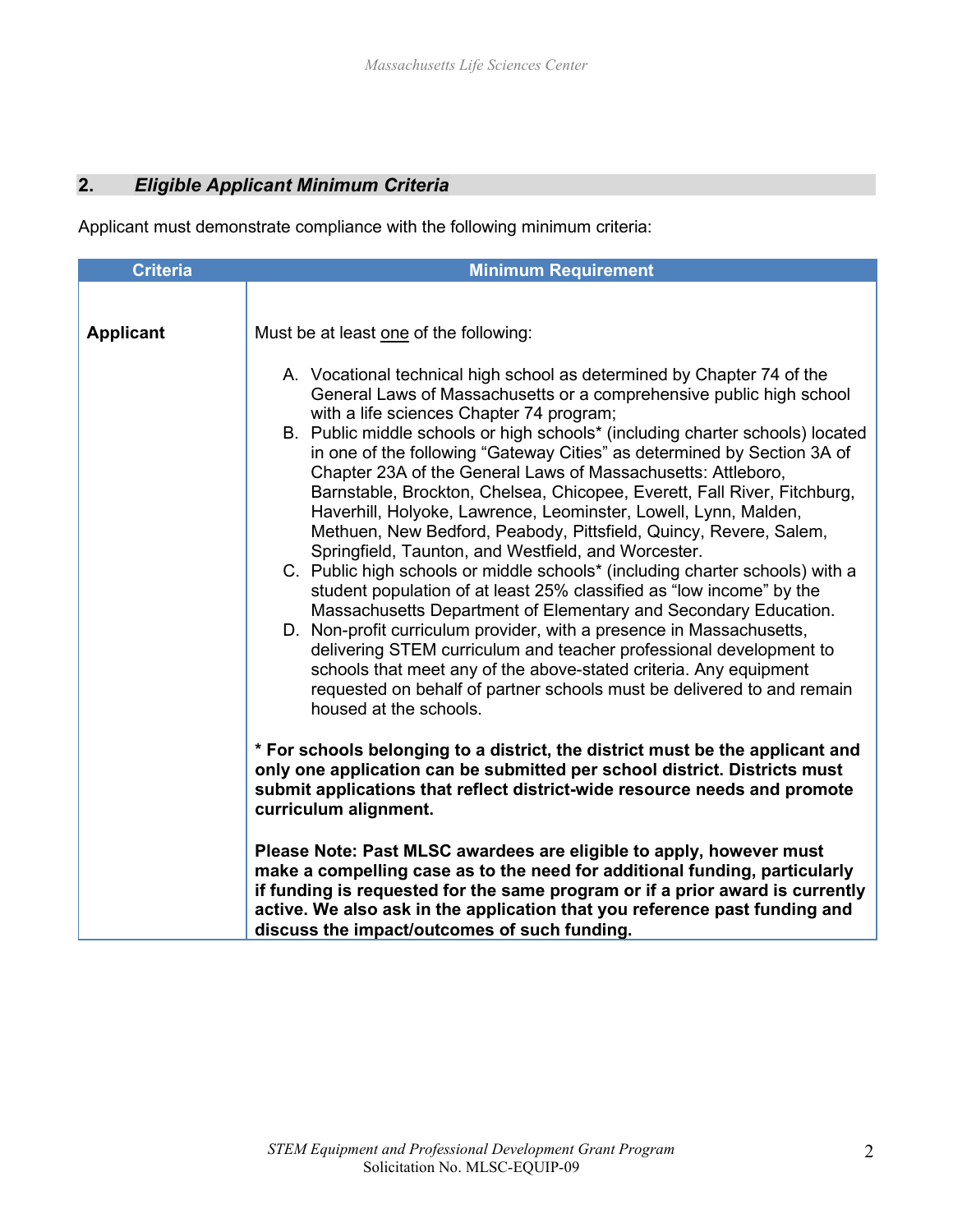| Program | Funding must be requested for teacher professional development and<br>equipment, supplies, materials, and/or technology to support in-school<br>curriculum that prepares students with skills needed for life sciences careers.<br>Schools must identify the project and inquiry-based curriculum that will be<br>implemented and how the requested equipment will support curriculum<br>implementation and instruction.                                                                                                                                                                                                                                                                                                                                                                                                                               |
|---------|--------------------------------------------------------------------------------------------------------------------------------------------------------------------------------------------------------------------------------------------------------------------------------------------------------------------------------------------------------------------------------------------------------------------------------------------------------------------------------------------------------------------------------------------------------------------------------------------------------------------------------------------------------------------------------------------------------------------------------------------------------------------------------------------------------------------------------------------------------|
|         | The "life sciences" are defined in the MLSC's enabling legislation as "advanced"<br>and applied sciences that expand the understanding of human physiology and<br>have the potential to lead to medical advances or therapeutic applications."<br>Requested equipment and training should seek to enhance STEM skills relating<br>to human biology/biomedical sciences, chemistry, engineering, robotics, and/or<br>computer/data science that will prepare them for life sciences careers in<br>sectors such as biotechnology, pharmaceuticals, medical device/technology,<br>bioinformatics and digital health. Programs related to the following will NOT be<br>eligible for funding: Earth and Space Science, Clean Tech/Energy,<br>Environmental Science, Animal Science/Veterinary Assisting, and allied<br>health/healthcare training programs. |

#### *3. Allowable Costs*

Grant recipients can only request reimbursement for approved costs as itemized in their budget (postaward budget modifications are permissible with MLSC approval). Allowable costs include equipment, supplies, materials, technology, and professional development relevant to *life sciences* education (as defined in Section 2 above). Equipment installation and maintenance costs are also reimbursable. Allowable professional development costs consist of training fees for instructors and teacher stipends.

*Non-allowable* expenses include: curriculum subscription fees, conference registration, wages for substitute teachers, travel, legal expenses, operating costs such as rent and utilities, other subscription fees, overhead/indirect costs, and activities funded by other funding sources.

The MLSC reserves the right to adjust the requested amount of funding for each proposal.

#### *4. Purchasing Period*

Through this solicitation, grants are to be awarded for Fiscal Year 2023. All equipment, materials, supplies, and/or technology must be shipped to grant recipients between July 1, 2022 and June 30, 2023. Funding for professional development can be expended through December 31, 2023.

#### *5. Review Process and Criteria*

MLSC staff will conduct an initial administrative review to determine eligibility of all submitted applications. Eligible applicants will then be reviewed and scored by a panel of external reviewers consisting of life sciences educators and industry professionals. Funding recommendations will then be made to the MLSC Board of Directors based on reviewer feedback and scores. Grant recipients will be selected on a competitive basis according to the criteria presented below. These criteria will be used to: 1) identify applicants that meet minimum threshold criteria; and 2) compare and select an applicant that best meets the goals of the solicitation.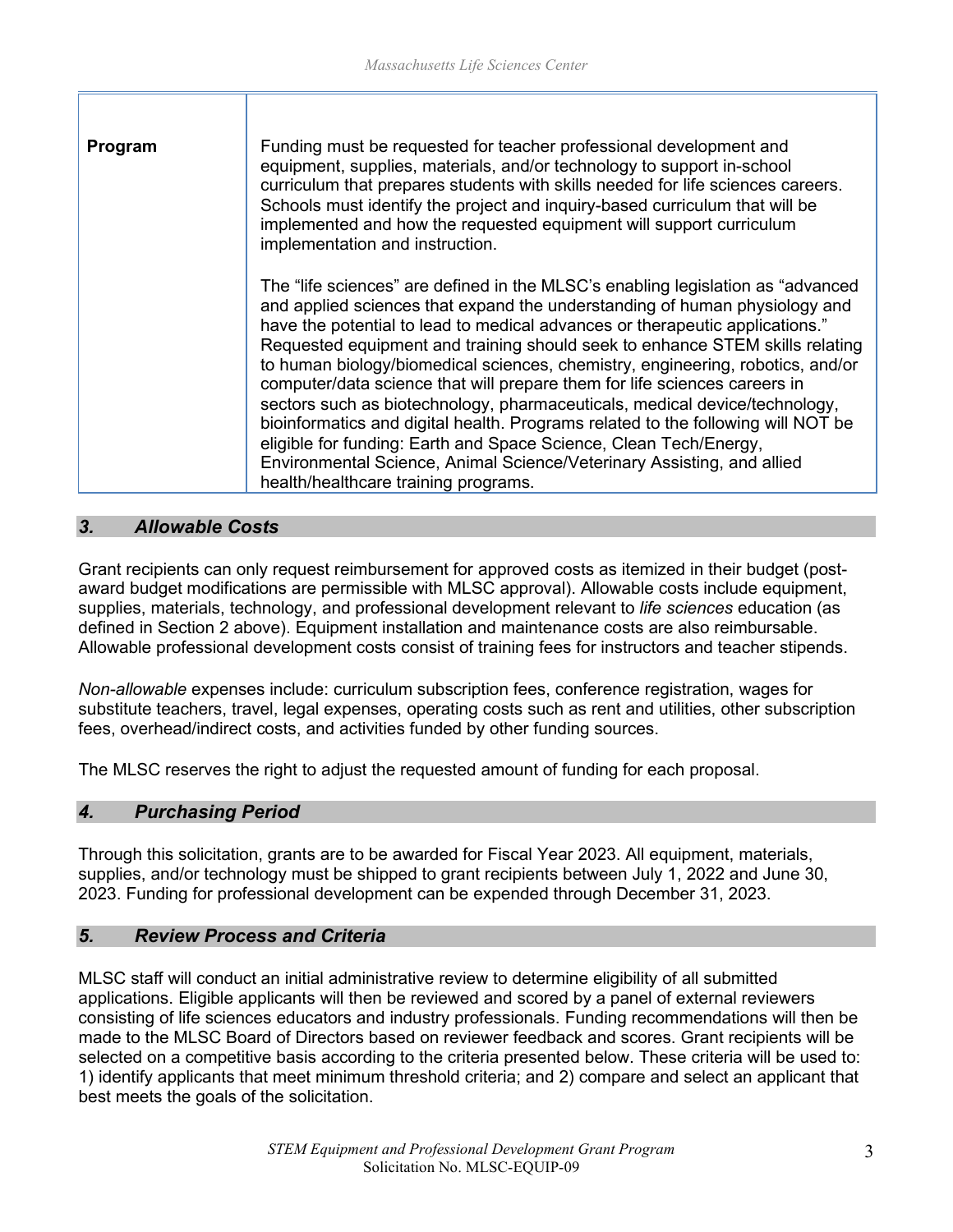For this solicitation, the MLSC is particularly interested in supporting applicants that will further its goal of supporting a trained workforce suitable for employment in the life sciences, as well as the education of students wishing to pursue degrees in STEM subjects. Successful proposals will explain how the requested equipment and supplies will create learning opportunities that are aligned with the needs of the life sciences industry. Proposals should also explain how the requested equipment and professional development will enable schools to provide curriculum, instruction and student learning experiences that align with the following Massachusetts Science and Technology/Engineering Learning Standards relevant to the life sciences: LS1, LS3, LS4, PS1, PS2, PS3, ETS1, ETS2, and ETS3. Full description of the standards can be downloaded here: [www.doe.mass.edu/frameworks/scitech/2016-04.pdf.](http://www.doe.mass.edu/frameworks/scitech/2016-04.pdf)

MLSC reserves the right to consider only applications that, in its sole judgment, meet the minimum threshold requirements. MLSC staff may contact the applicant to request supplemental information prior to formal review. In addition, MLSC reserves the right to make no awards, to award less than the applicant requests, and/or to award less than the maximum amount of funds potentially available through this solicitation.

| Criteria                                 | <b>Sub-Criteria</b>                                                                                                                                                                                                                                                                                                                                                                                                                                                                                                                                                                                                                                                                                                                                                                                                                                                                                                                                                                                                                                                                                                                                                                                                                                                                                                                                                                                    |
|------------------------------------------|--------------------------------------------------------------------------------------------------------------------------------------------------------------------------------------------------------------------------------------------------------------------------------------------------------------------------------------------------------------------------------------------------------------------------------------------------------------------------------------------------------------------------------------------------------------------------------------------------------------------------------------------------------------------------------------------------------------------------------------------------------------------------------------------------------------------------------------------------------------------------------------------------------------------------------------------------------------------------------------------------------------------------------------------------------------------------------------------------------------------------------------------------------------------------------------------------------------------------------------------------------------------------------------------------------------------------------------------------------------------------------------------------------|
| <b>Minimum</b><br><b>Threshold</b>       | The applicant meets minimum requirements discussed in Section 2.<br>$\bullet$<br>The application is complete and responsive to the solicitation's<br>$\bullet$<br>requirements.<br>The application is submitted prior to the established deadline.                                                                                                                                                                                                                                                                                                                                                                                                                                                                                                                                                                                                                                                                                                                                                                                                                                                                                                                                                                                                                                                                                                                                                     |
| Program<br><b>Description</b>            | Description of curriculum to be implemented/expanded and equipment and<br>professional development requested.<br>Summary of items (by school, if there are more than one) to be<br>purchased and justification for why they are needed.<br>Number of schools requesting funds (if applicable),<br>estimated/anticipated number of students served, and numbers of<br>teachers trained. Curriculum providers are encouraged to serve no<br>fewer than three schools.<br>Plan for recruiting students into life sciences electives (if applicable).<br>Purposeful use of the equipment and training to advance the<br>implementation of state STEM standards and improve MCAS scores.<br>Effectiveness of industry collaboration in developing and implementing a<br>$\bullet$<br>program that prepares students with skills needed for life sciences<br>careers.<br>Efforts by applicant to evaluate the success of its curriculum and training<br>$\bullet$<br>programs by tracking student outcomes.<br>Cash or in-kind matching funds awarded or anticipated. Applicants are<br>$\bullet$<br>strongly encouraged to identify matching funds that leverage MLSC<br>funding. Matching funds should directly relate to the proposal and can<br>include other grants (from state or private entities) or any non-allowable<br>costs covered by the district (e.g. substitute teachers, curriculum fees). |
| <b>Team and</b><br><b>Qualifications</b> | Identification of personnel implementing curriculum and providing<br>$\bullet$<br>professional development.<br>Identification (or number) of faculty and/or staff who would be using<br>$\bullet$<br>requested equipment and participating in professional development.<br>To the extent possible, brief summaries of the qualifications, experience<br>$\bullet$                                                                                                                                                                                                                                                                                                                                                                                                                                                                                                                                                                                                                                                                                                                                                                                                                                                                                                                                                                                                                                      |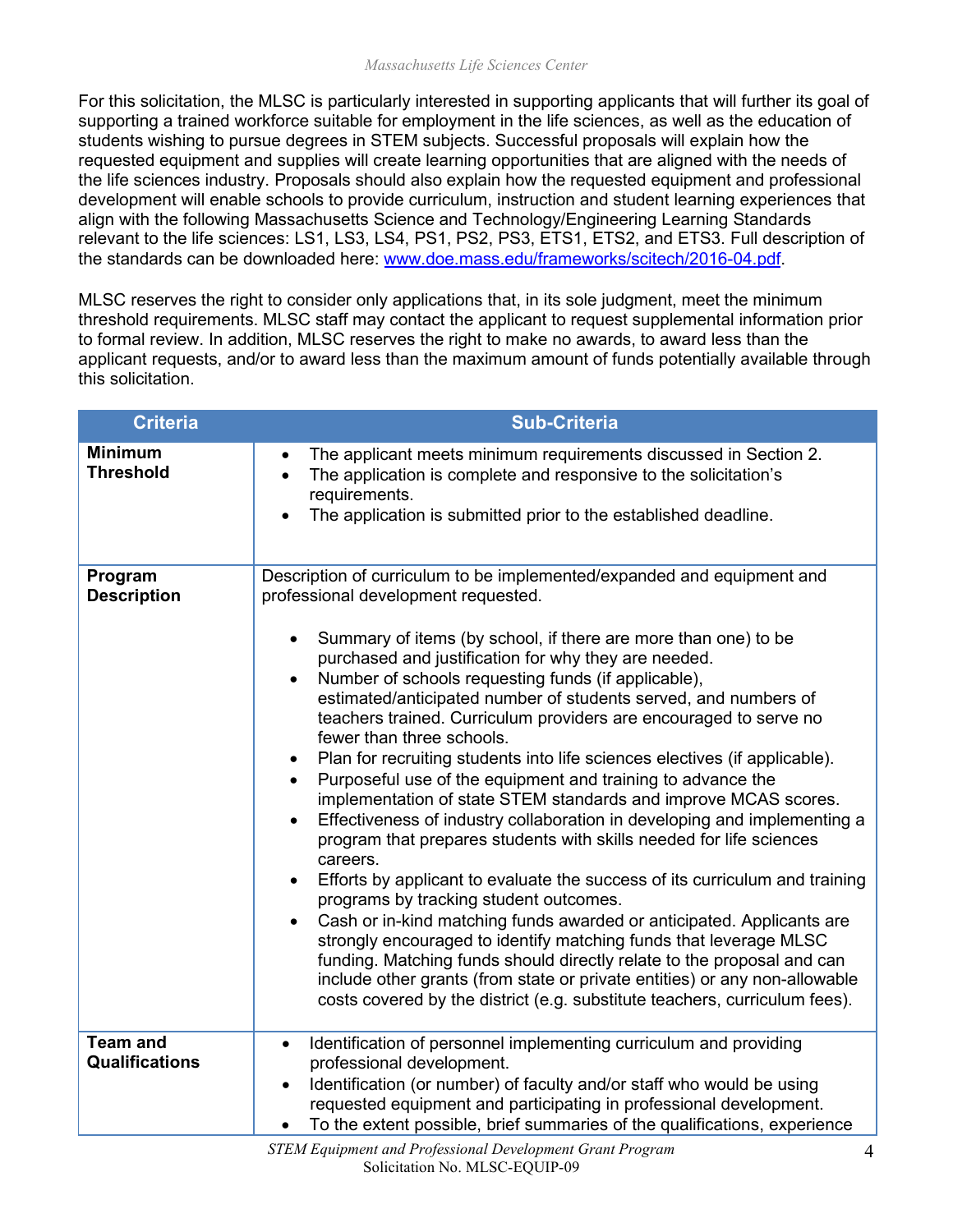|                                           | and expertise of such individuals.                                                                                                                                                                                                                                                                                                                                                                                                                                                                                                                                                                                                                                                                                                                                                                                                                                                                                                                                                                                                                                                                                                                                                                                          |
|-------------------------------------------|-----------------------------------------------------------------------------------------------------------------------------------------------------------------------------------------------------------------------------------------------------------------------------------------------------------------------------------------------------------------------------------------------------------------------------------------------------------------------------------------------------------------------------------------------------------------------------------------------------------------------------------------------------------------------------------------------------------------------------------------------------------------------------------------------------------------------------------------------------------------------------------------------------------------------------------------------------------------------------------------------------------------------------------------------------------------------------------------------------------------------------------------------------------------------------------------------------------------------------|
| <b>Professional</b><br><b>Development</b> | Detailed description of the teacher training that will be offered and how it<br>$\bullet$<br>relates to the equipment requested in the proposal.<br>Reasonableness and validity of professional development offerings.<br>$\bullet$                                                                                                                                                                                                                                                                                                                                                                                                                                                                                                                                                                                                                                                                                                                                                                                                                                                                                                                                                                                         |
| <b>Partnerships</b>                       | Applicants must demonstrate how they are working collaboratively with industry<br>or non-profit partners in the development and implementation of training, such<br>as identifying skills gaps and ensuring that curriculum meets the needs of<br>industry. The MLSC encourages plans to include employer input in training<br>development, delivery and evaluation. Applicants may partner with existing<br>industry collaborators to meet this requirement.                                                                                                                                                                                                                                                                                                                                                                                                                                                                                                                                                                                                                                                                                                                                                               |
| <b>Budget</b>                             | Funding requests are capped at \$200,000 (no more than \$100,000 per<br>$\bullet$<br>high school; no more than \$50,000 per middle school) for capital<br>expenses (including equipment, materials, supplies, and technology), and<br>\$40,000 (no more than \$20,000 per school) for professional development.<br>An itemized list of equipment, materials, supplies, and/or technology with<br>$\bullet$<br>the estimated cost for each item.<br>A detailed, separate, breakdown of professional development costs,<br>$\bullet$<br>including the names of participating teachers (if available).<br>If multiple schools are expected to receive equipment and/or professional<br>$\bullet$<br>development, costs must be separated by school and by fiscal year.<br>Reasonableness and validity of funding requested must be conveyed in<br>$\bullet$<br>the proposal.<br>Budget should include any non-MLSC funding that will support the<br>program/project, including school/district cash or in-kind support. Such<br>matching funds may include expenses for curriculum fees and substitute<br>teachers, which are not allowable MLSC costs.<br>Applicants must use the Excel template provided in the application. |

#### *6. Application and Review Process*

#### **6.1. Application Submission**

Applications will only be accepted through the MLSC's online application portal, accessed via the programs webpage: [www.masslifesciences.com/programs/equip.](http://www.masslifesciences.com/programs/equip) Applicants are required to create an account and complete a user profile before starting the application. It is recommended that applicants carefully follow the online instructions and provide complete, clear, and concise responses to all required questions. It is the sole responsibility of the applicant to ensure that its application is complete, meets minimum threshold requirements and is properly submitted to MLSC prior to the established deadline.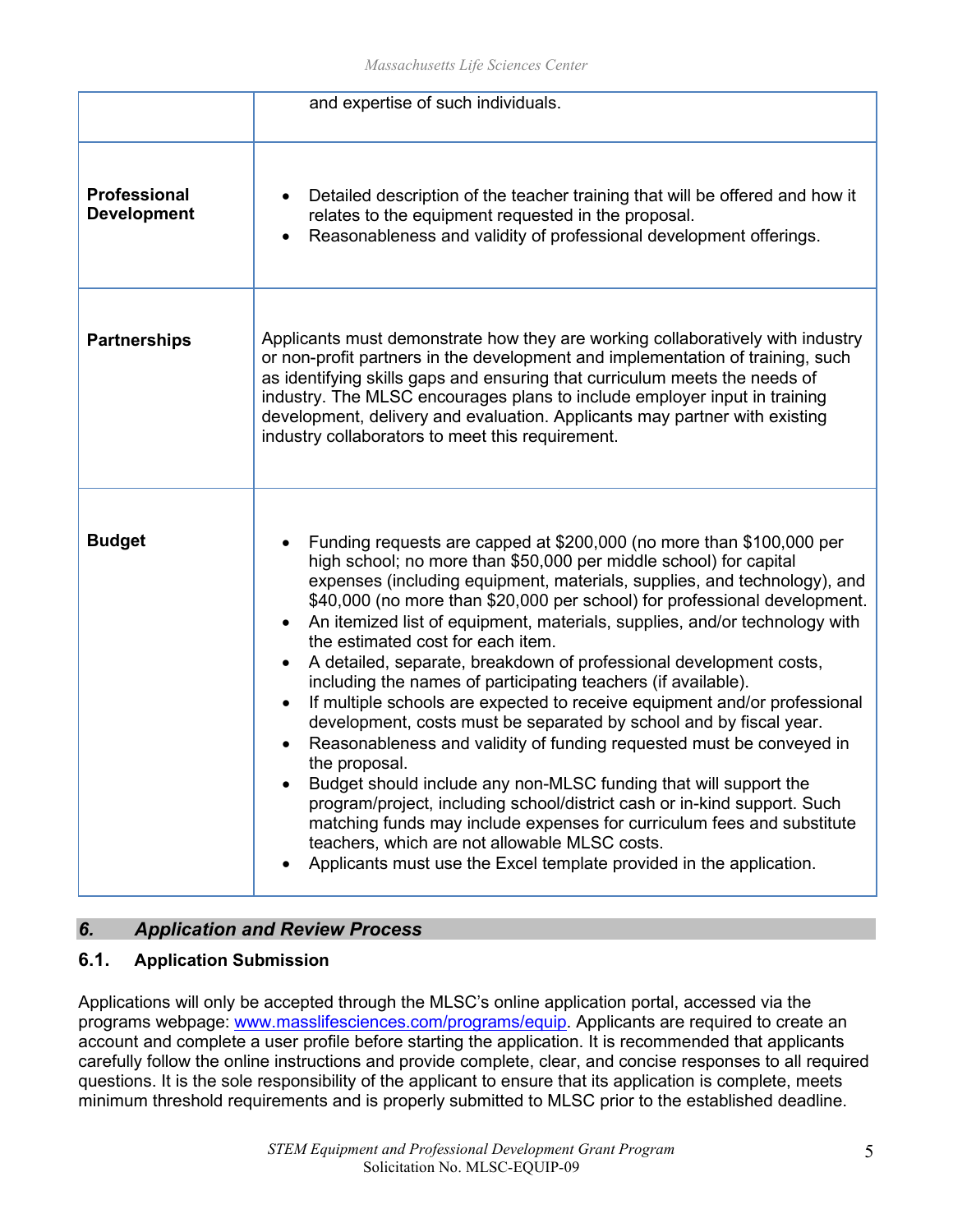Multiple users can be given access to the application. Applicants are asked to review the MLSC's Public Disclosure policy (Section 7 below) prior to submitting their application.

#### **6.2. Program Schedule**

The solicitation process will proceed according to the schedule outlined below (target dates are subject to change). Applications cannot be submitted after the date and time specified.

| <b>Application Available:</b> | <b>January 3, 2022</b>       |
|-------------------------------|------------------------------|
| <b>Application Deadline:</b>  | March 31, 2022 at 12:00 P.M. |
| <b>Awards Announced:</b>      | <b>June 2022</b>             |

#### *7. General Request for Response Conditions*

#### **7.1. Notice of Public Disclosure**

As a public entity, the MLSC is subject to Massachusetts' Public Records Law, codified at Chapter 66 of the Massachusetts General Laws. Thus, except for those documents exempted from disclosure, any documentary material, data, or other information received by the MLSC from an applicant is a public record subject to disclosure. Applicants are advised to review Chapter 66 prior to submitting any information to the MLSC.

Notwithstanding the above, certain kinds of information may be statutorily exempt from public disclosure under the limited exemption at Chapter 23I, Section 3(l) of the Massachusetts General Laws. Specifically, materials that fall under one of the following categories may be determined to be not public records and thus not subject to disclosure:

- Information, documents, or data that consist of trade secrets;
- Information, documents, or data that consist of commercial or financial information regarding the operation of any business conducted by the applicant; and
- Information, documents, or data regarding the applicant's competitive position in a particular field of endeavor.

An applicant may assert a claim of confidentiality for part or all of the information submitted to the MLSC. To make a claim of confidentiality, an applicant must:

- a) Clearly identify the documents, reports, or other information you wish to receive confidential treatment and mark such materials "CONFIDENTIAL". Where a portion of an otherwise nonconfidential document is alleged to be confidential, the confidential portions should be clearly identified and marked.
- b) State the basis for your claim of confidentiality (whether trade secret, commercial or financial information, or competitive position information) and whether disclosure of the information would likely result in substantial harm to your business. If substantial harm would result from disclosure, state what those harmful effects would be and their causal connection to disclosure of the information;
- c) State the period of time for which confidential treatment is desired (e.g., until a certain date, until the occurrence of a specific event, or permanently);
- d) Submit non-confidential information (including any redacted versions of partially confidential documents) separate from all materials for which you request confidential treatment.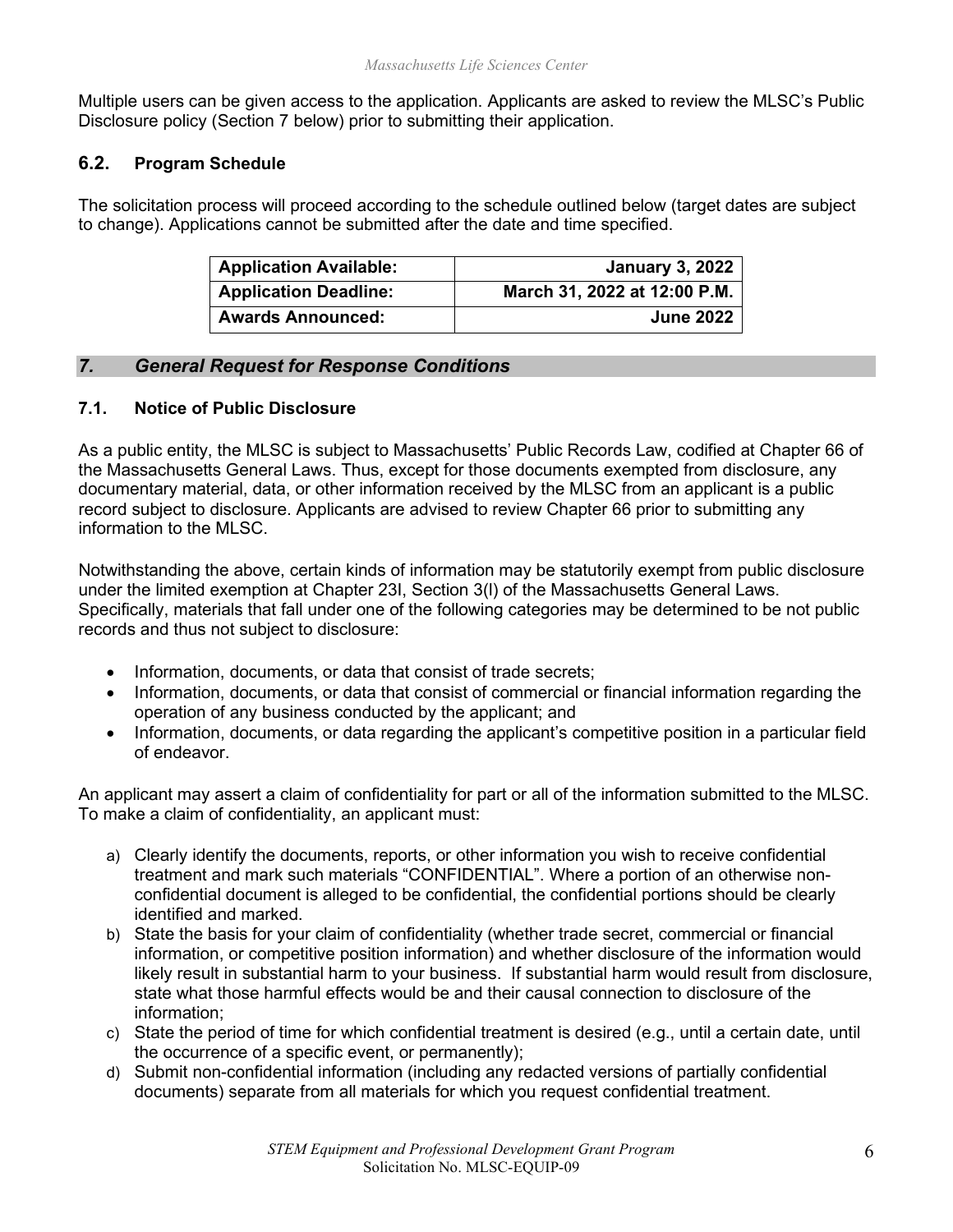All confidentiality claims are subject to verification by the MLSC. If no confidentiality claim is made when information is received by the MLSC, then it may be made publicly available without further notice to you.

#### **7.2. Contractual Requirements**

MLSC intends to enter into an agreement with the selected applicant and reserves the right to amend the Agreement without further issuance of another solicitation.

#### **7.3. Waiver Authority**

MLSC reserves the right, at its sole discretion, to waive minor irregularities in submittal requirements, to request modifications of the application, to accept or reject any or all applications received, and/or to cancel all or part of this Solicitation at any time prior to awards.

#### **7.4. Disclaimer**

This Solicitation does not commit MLSC to award any funds, pay any costs incurred in preparing an application, or procure or contract for services or supplies. MLSC reserves the right to accept or reject any or all applications received, negotiate with all qualified applicants, cancel or modify the Solicitation in part or in its entirety, or change the application guidelines, when it is in its best interest.